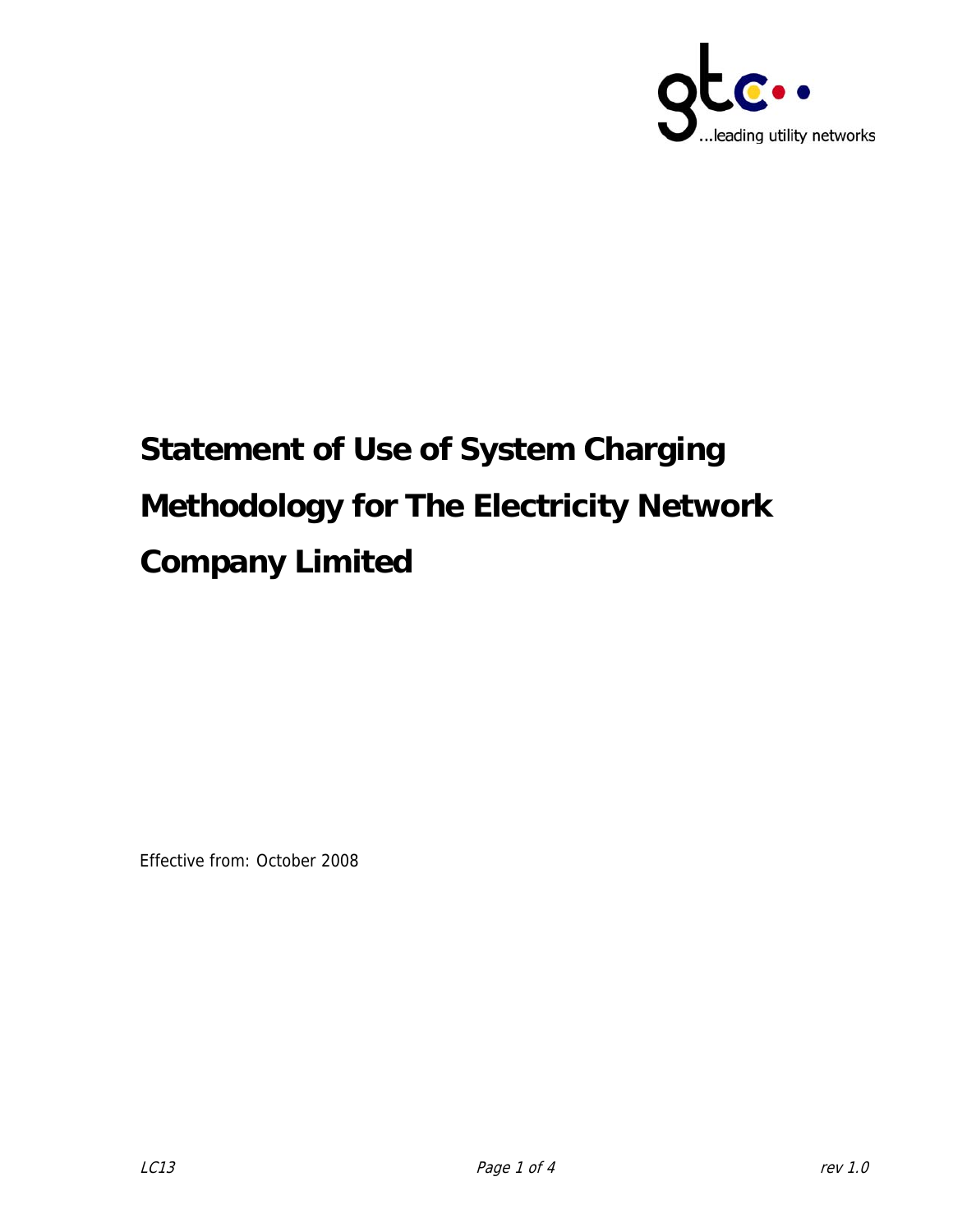### **About this Statement**

The Electricity Network Company Limited (ENC) is a wholly owned subsidiary of The Gas Transportation Company Limited (GTC). ENC is authorised by an electricity distribution licence ("the Licence") granted pursuant to Section 6(1)(c) of the Electricity Act 1989 "the Act" to distribute electricity across Great Britain.

This statement is produced in accordance with Standard Condition 13 of ENC's Licence and describes the methodology that ENC uses to set charges for customers connected to its electricity distribution system. Unless stated otherwise, words and expressions in this statement shall have the meaning given to them in the Act and the Licence.

This statement has been approved by the Gas and Electricity Markets Authority ("the Authority").

If you have any questions about the application of this statement please contact:

Regulation and Compliance GTC Energy House Woolpit Business Park Woolpit, Bury St Edmunds Suffolk IP30 9UP

Tel: 01359 240363 Fax: 01359 243377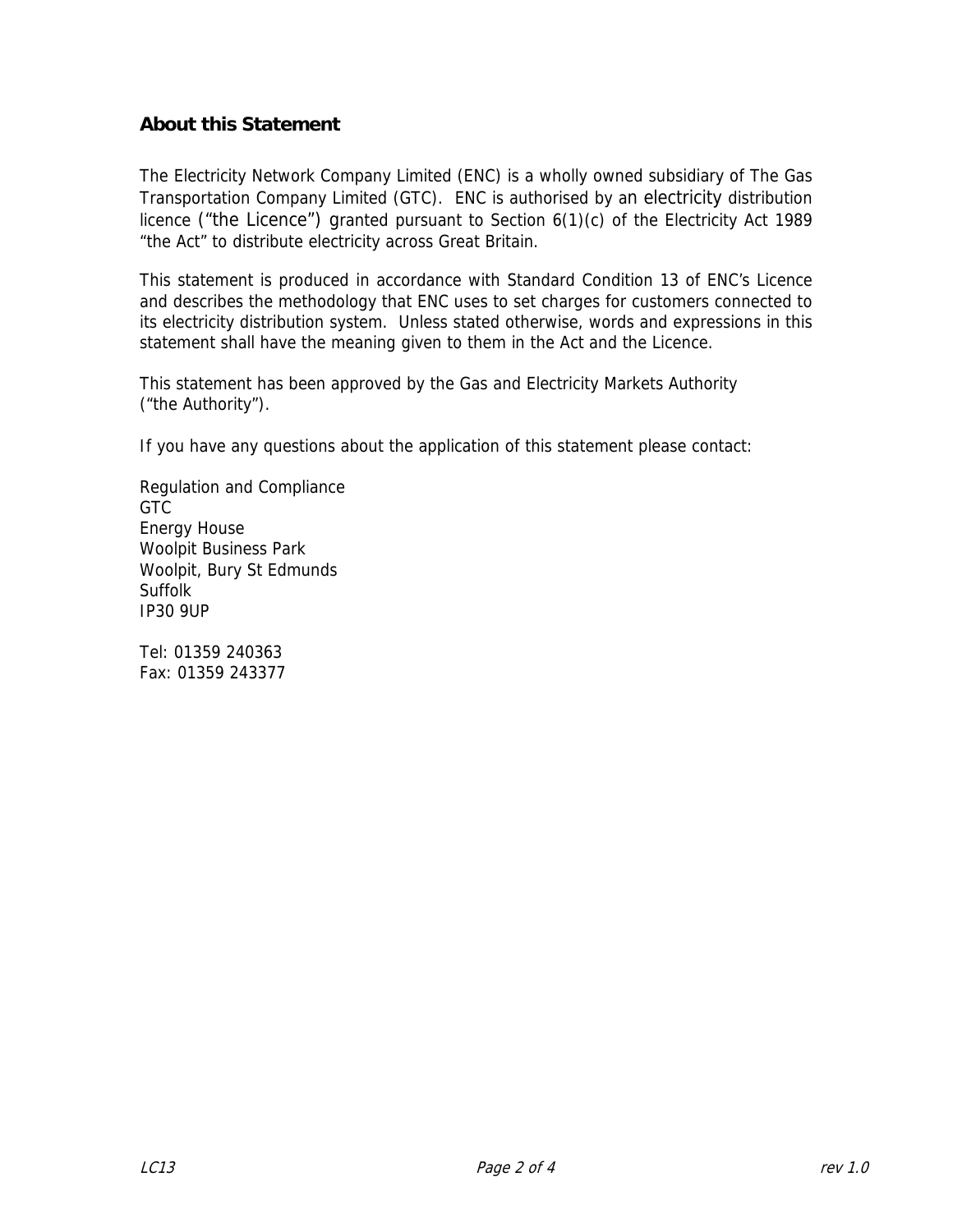## **Licence Condition Objectives**

Standard Condition 13 of the Licence requires that ENC:

"…*prepare a statement of a use of system charging methodology, approved by the Authority, that achieves the relevant objectives*";

*"comply with the use of system charging methodology"*;

*"review the use of system charging methodology at least once in every year*"; and,

"*make such modifications (if any) of the use of system charging methodology as are necessary for the purpose of better achieving the relevant objectives".*

Standard Condition 13 sets out the relevant objectives as being**:**

- (a) that compliance with the use of system charging methodology facilitates the discharge by the licensee of the obligations imposed on it under the Act and by this licence;
- (b) that compliance with the use of system charging methodology facilitates competition in the generation and supply of electricity, and does not restrict, distort, or prevent competition in the transmission or distribution of electricity;
- (c) that compliance with the use of system charging methodology results in charges which reflect, as far as is reasonably practicable (taking account of implementation costs), the costs incurred by the licensee in its distribution business; and
- (d) that, so far as is consistent with sub-paragraphs (a), (b) and (c), the use of system charging methodology, as far as is reasonably practicable, properly takes account of developments in the licensee's distribution business.

#### **Changes to this statement**

Before making any modifications to this statement ENC must submit a proposal to the Authority setting out the details of the proposed modification and how implementing the modification enables the methodology to better achieve the relevant objectives.

#### **Price Control**

ENC is subject to a relative price control mechanism as described in amended standard condition BA2 of the Licence. This requires that ENC produce charges for use of system "so that, except with the prior written consent of the Authority, the standing charge, unit rate and any other component of charges shall not exceed the distribution use of system charges to equivalent domestic customers."